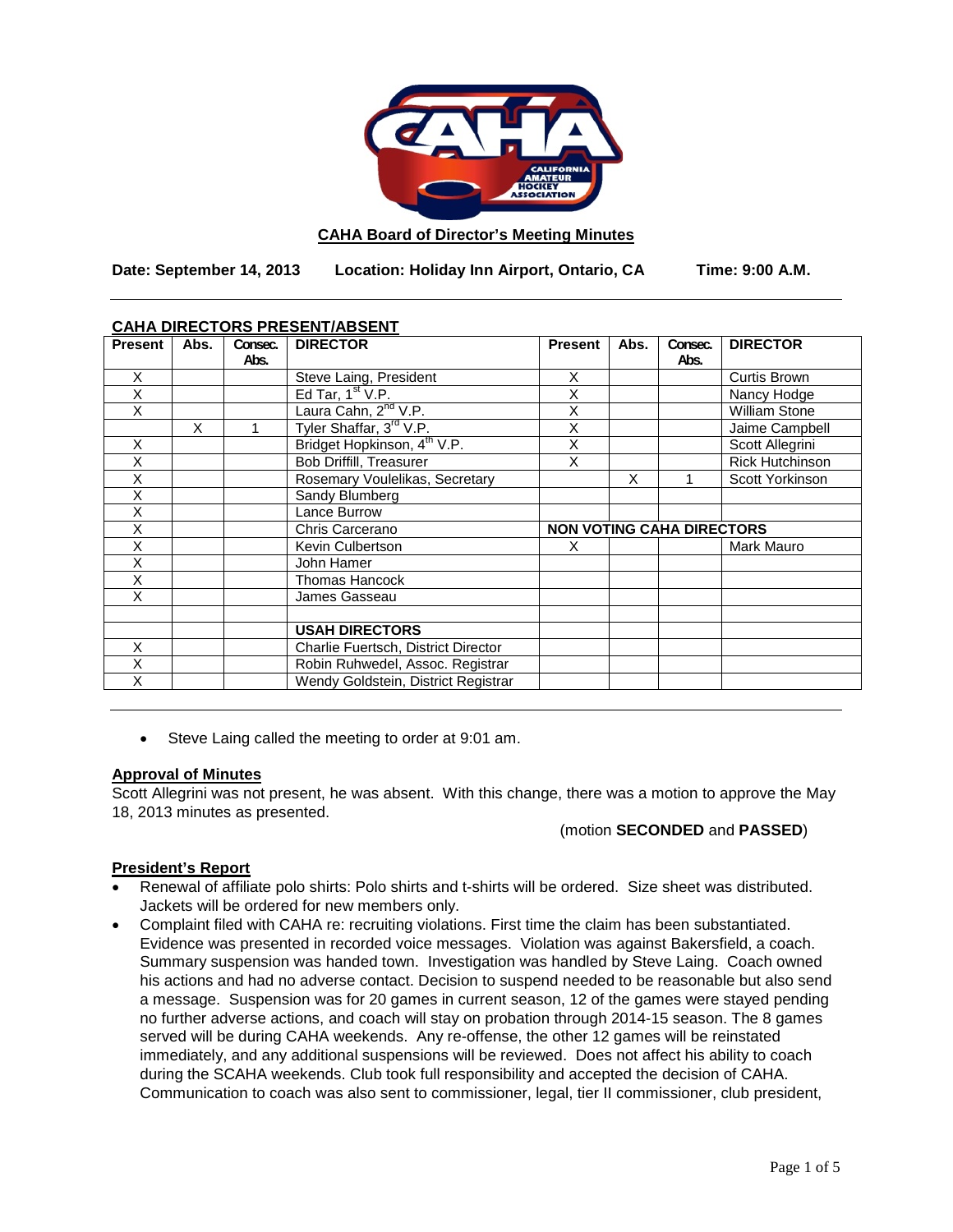and district and associate registrars. Chris will monitor the suspensions. SafeSport violation included social media contact without parent knowledge. Recruiting contact included recorded voice messages to players who were not previously connected with Bakersfield.

- Locker room Policy: Communication was sent out a few weeks ago from Steve Laing.
- Betty McHugh has resigned from the CAHA Board and her position as Secretary. To replace her position on the Board, with Board approval, Steve Laing would like to re-call Kathy McGarrigle as a Director. Lance Burrow moved to nominate. (motion **SECONDED** and **PASSED**)
- Secretary: Rosemary Voulelikas volunteered to assume this position if no other Director was interested. Motion was made. (motion **SECONDED** and **PASSED**)
- USAH rule changes reviewed:
	- o Referees are required to wear half shields now
	- o Abusive call/game misconduct call
	- o Boarding and charging rule change
	- o Head contact rule change is now national, and added a match penalty in addition to the existing CAHA head contact change.
- Steve Laing will attend a district meeting next month.

### **Financial Report**

Kevin Culbertson moved to approve the financial statements dated August 31, 2013.

#### (motion **SECONDED** and **PASSED**)

- Budget for 2013-14 season reviewed. Discussion:
	- o Cost of ice is going up, and will continue to go up
	- o Income section numbers are fairly typical
	- o Registration continues to increase
	- o Block grant received at beginning of season; discussion:
		- Adult tournaments excluded from income because they handle their own finances; does not come out of our general funds, comes out of block grant
	- o \$699,075 expected income this year
	- o Expenses expected \$697,700
	- o Net of \$1375 left over
	- o Referee account: \$1350 budgeted; for modifications and changes or referee travel or unforeseen expenses. Mark Mauro can use expense up to that amount as needed as he sees necessary.
	- o Wearables: CAHA shirts and jackets for new members for this year.
	- o Level 5 coaching: As previously discussed, the district approved a level 5 clinic. Our competition was Colorado. California has the clinic for next year. At the time it was approved, we will host but no expense to the district. We discovered there is an expense to the district after we committed. Charlie Feurtsch reported:
		- When presented by Larry Bruyere to district, no cost was identified
		- USAH the affiliates and districts are expected to make contributions to offset costs to USAH; that was not known.
		- District typically puts in \$10k, and affiliates put in \$10k, for a total of \$20k
		- District is going to vote on using funds from the Bobby Freeland annual grant money and dedicate it to the clinic. Oregon is also committed at \$5k, California will vote on \$5k.
		- Clinic will be held in Las Vegas. Most likely in August 2014.
		- Chris Carcerano moved to dedicate \$5k to the District to offset the amount to host the level 5 clinic in August 2014. (motion **SECONDED** and **PASSED**)
	- o Discussion re: Select camp fees in budget. Amounts expected are not reflected correctly. Steve will make a line item change for male select camp to show \$16,000; Girls camp is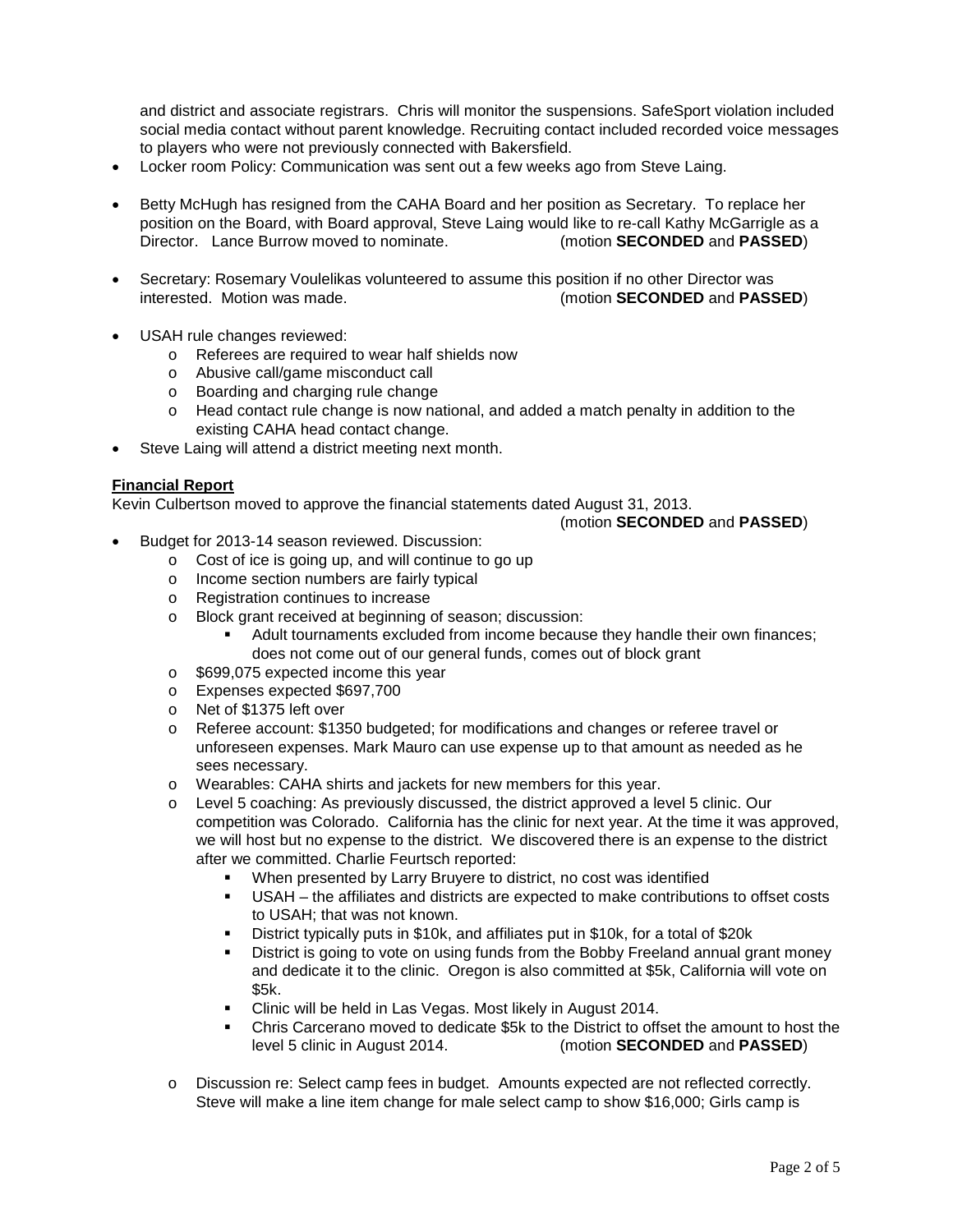correct. Bob will go back through and firm up the numbers. Will also review district and regional numbers.

- o District and regional playoffs; based on last year if same number of teams expected, with 2% increase in cost due to ice expense, would be: District: \$7500 males, and \$10,000 females. Money in and money out.
- o Discussion re: high school tournaments as well; income of \$5,000 and expenses of \$10,000 budgeted for year.
- o \$6900 to PD block grant for year; approximately 10% per year.
- o Discussion re: unallocated expenses.
- o Discussion re block grant funding: Also includes \$10k to SCAHA and \$6k to Norcal; there is also funding for concussion education and disabled hockey programs.
- o John Hamer moved to approve the budget as presented with discussed changes, including income for CAHA male camp to \$16k not \$10k as shown.
	- (motion **SECONDED** and **PASSED**)
- o CD renewal discussion will be tabled.

Introduction by Steve Laing of Robin Ruhwedel, new USAH Associate Registrar for the South. Scott Allegrini was introduced as a Director.

# **Member Services Report**

PayPal Review:

- Just completed final review of the first year of PayPal as our online payment service. Takeaways:
	- o 90% of our membership used the online pay system.
	- $\circ$  It did not capture the information the way we wanted it to, so we have had to work with PayPal to make it beneficial for us.
	- o We have asked PayPal to create some custom reports that will allow both the Treasurer and Member Services to track the payments and transaction fees per organization better; they have agreed.
	- o When the PayPal account has been updated, the information will be posted on the CAHA website and also sent to all Club presidents when system is live to accept payments.
- Online registration:
	- o Renewal information has been online since July and people have been using it. Some are sending checks; some are waiting for online payment.
	- o We have already registered 3 new members this season.
- Recap of dues for 2012-13 season:
	- o However, based on previous years with recorded dues of around \$5500, we recorded \$12,861 for this season, that is a substantial difference:
		- PayPal Gross: \$9310
		- PayPal Fees: \$278.27
		- **PayPal Net: \$9031.73**
		- Checks: \$1870
		- **Electronic Checks: \$1960**
		- **TOTAL INCOME FOR SEASON: \$12861.73**

### **SafeSport Report**

- Training meeting was held in NorCal with Steve, Lance, Jaime, Laura.
- Lance presented the PowerPoint presentation that will be used to train all of the CAHA affiliates.

# **Disputes Resolution and Penalty Review Report**

- Two adult cases in summer for assaulting officials. Did not attend hearings. Were suspended one year, and with one year probation.
- Match penalty player review for intentionally removing helmet of player. Referee report stood by case. Player will sit 30 days.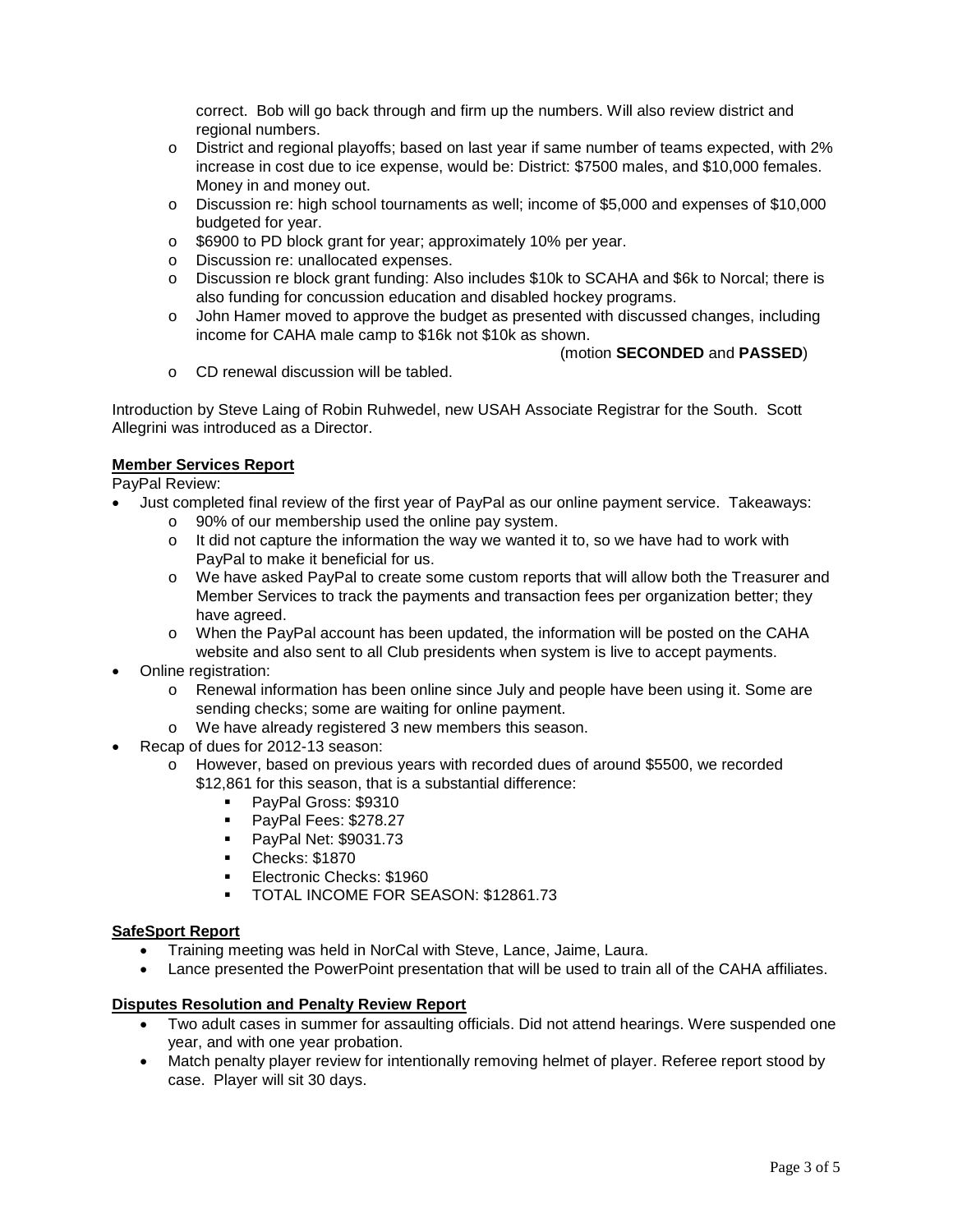- Appeal process for match penalties was reviewed. Appeal request must be generated by player/parent.
- Select Camp:
	- o Coaches are needed; new, dedicated, experienced coaches are needed.
	- o Locker room monitors are needed for Select Camp.
	- o January 24-26, 2014, in Lakewood

Meeting temporarily adjourned for Jr. Kings PW AA Appeal-Closed session:

- Laura Cahn led discussion re: the closed session appeal by the Jr. Kings president, Steve Yovetich, to have the Jr. Kings PW AA1 team participate in the CAHA mandated weekends even though they will not be available for the CAHA Playdown weekend because they will be attending the Quebec International Tournament during the same weekend.
- Appeal was denied. Youth council's decision was upheld.

# **Financial Committee Report**

- Recommendation to renew at its maturity on 11/20
- Next funds available in 4/2014
- Tom Hancock moved to renew CD upon its maturity. (motion **SECONDED** and **PASSED**)

# **Director of Official's Report**

- Norm is going to continue to schedule officials for Tier II weekends. Chris is scheduling for CAHA; they will work together. Schedule will be out by end of September.
- SCAHA contract with LAHOA was executed; rates were increased. Mark provided a table of requested rates for all levels of youth officiating to make rates more competitive overall. Discussion ensued re: validity of rates.
- Tabling the voting on rates for officiating until the November meeting.

### **Youth Council Report**

- There are 8 teams in the 18AA division. Per CAHA rules, one round of games in 2 CAHA weekends; 7 games per team in the entire schedule. Would require 100% support for the participants. All of the games would count. Would have two rounds of games, not 4.
- William Stone moved to approve a waiver for two rounds of CAHA playoffs to count for Midget 18AA due to the number of teams in the division. (motion **SECONDED** and **PASSED**)
- State playoff bids were discussed at youth council. Tier 1 Lakewood. A/B San Jose. Tier II at Valencia or Tier II in Escondido. Scott Allegrini and Laura Cahn will abstain from vote. Motion made in favor of Valencia hosting Tier II. (motion **SECONDED** and **PASSED**)
- High School tournament will be at Anaheim Ice/the Rinks in Anaheim in 2014.
- Quite a few requests this season so far.
	- o Tier manager training was held for first time, was very successful
	- o It is getting harder and harder to find good volunteers
- Tier I report
	- o All but two teams are doing fine. One team is having trouble getting games scheduled
	- o One team has an inordinate amount of penalty minutes (over 200) after 8 games.
	- o Kudos to Chris for the great job on the website. The online features are working well.
- Tier II report
	- o All teams have minimum number of players
- High School report
	- o Three teams committed so far. The status of each potential team was overviewed. We will have a high school tournament.